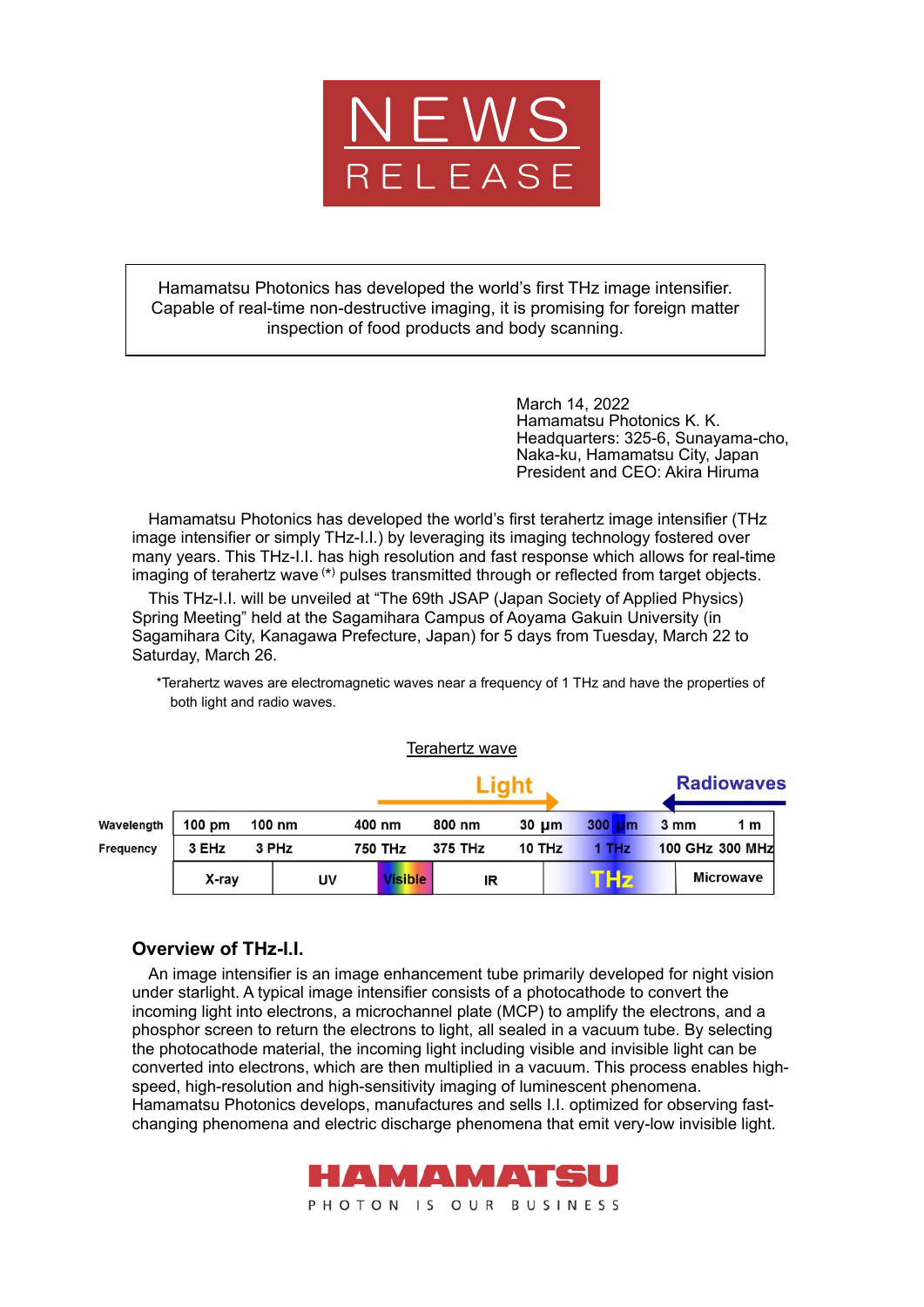At Hamamatsu Photonics we have been doing collaborative research with the Technical University of Denmark to develop photoelectric conversion technology utilizing small antenna elements (metamaterial antennas) that convert terahertz waves into electrons. We applied this photoelectric conversion technology to our imaging technology to form a metamaterial antenna on the inner surface of the I.I. input window. We also redesigned the antenna structure to increase the efficiency of converting terahertz waves into electrons, which are effectively multiplied in the vacuum. By doing it in this way, we succeeded for the first time in the world in developing a fast-response, high-resolution THz-I.I. capable of realtime imaging of terahertz waves transmitted through or reflected from target objects. This THz-I.I. also allows imaging of terahertz waves in any frequency band by changing the antenna design to match the required application.

This THz-I.I. will expand the applications of non-destructive inspection. For example, finding fast in-line inspection of nails and thin films in food products that are normally difficult to detect using ordinary X-ray inspection techniques. Since terahertz waves are harmless to the human body, the THz-I.I. is also promising for body scanners that capture real-time images of terahertz waves reflected from the target object. This will prove highly effective when making walk-through security checks at train ticket gates and entrances to event venues. In research applications, the THz-I.I. will serve as a tool to acquire the beam profile of terahertz waves or to adjust the terahertz optical system.

As a future goal, we will be pushing ahead with developing a THz-I.I. with higher sensitivity for actual use and aim to start shipping product samples within one year.



THz-I.I.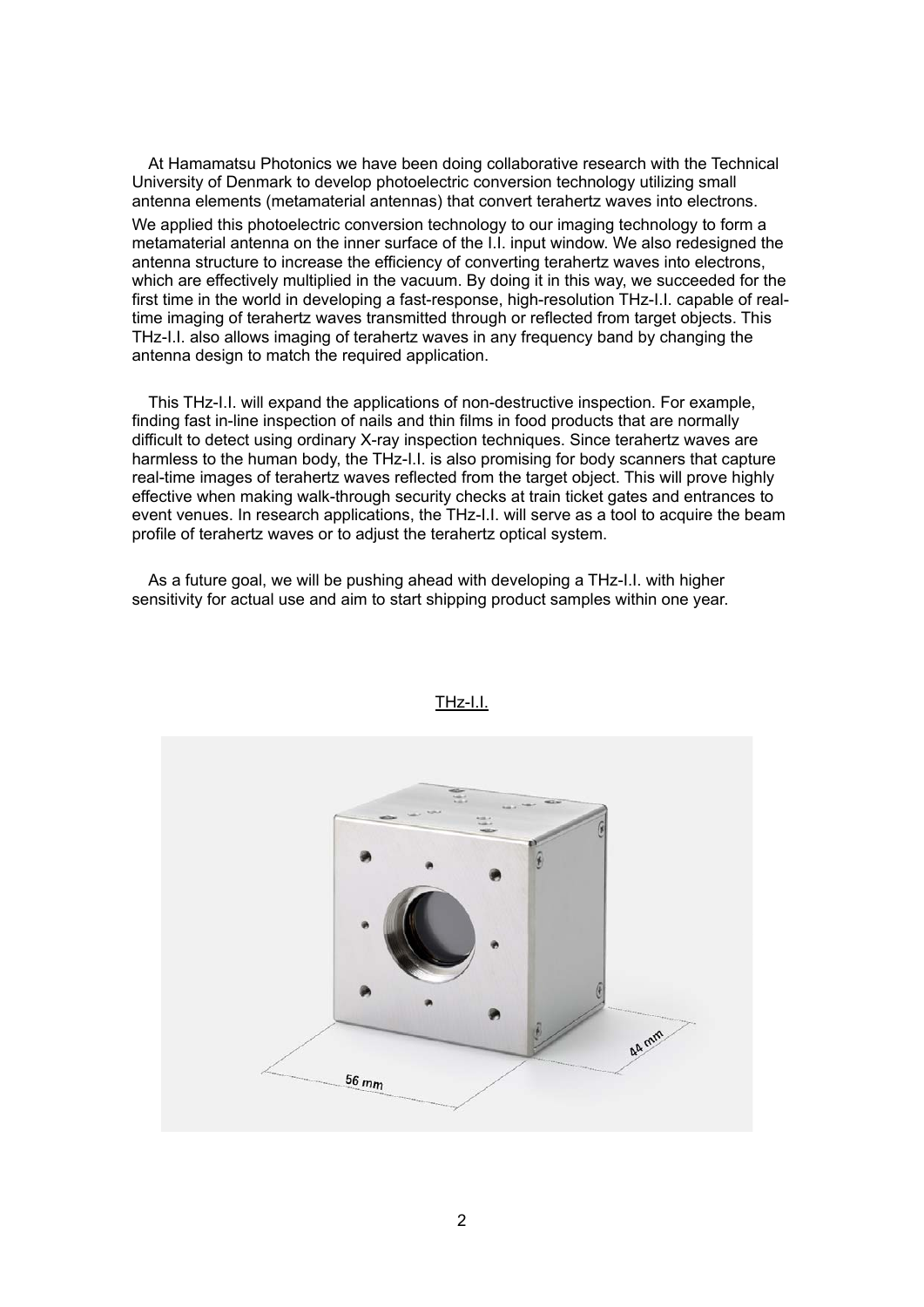# **Main features of THz-I.I.**

### **1. World's first THz-I.I. capable of real-time non-destructive imaging by:**

-Increasing the efficiency of converting terahertz waves into electrons

-Redesigning the antenna structure to generate electrons more efficiently

#### **2. Sensitive frequency band is selectable to match the application by:**

-Changing the metamaterial antenna design, the I.I. is capable of imaging terahertz waves in any frequency band over a wide range from 0.01 to 50 terahertz (THz, T is a trillion).



#### How the THz-I.I. works

## **Background of development**

Terahertz waves have the property of light's directionality and radio waves' permeability. This means we can expect wide-ranging applications in the imaging field including nondestructive inspection.

In terahertz imaging, bolometers are thermal detectors whose electrical resistance varies with the temperature change caused by the absorption of the incident terahertz waves. However, using a bolometer for real-time imaging is difficult due to its limited operating speed. Applications requiring higher operating speed include airport security checks and entrance gates at events. These places need a body scanner using a walk-through method which does not require people to stop. To meet this need, Hamamatsu Photonics, developed a fast-response, high-resolution THz-I.I. capable of terahertz imaging in realtime.